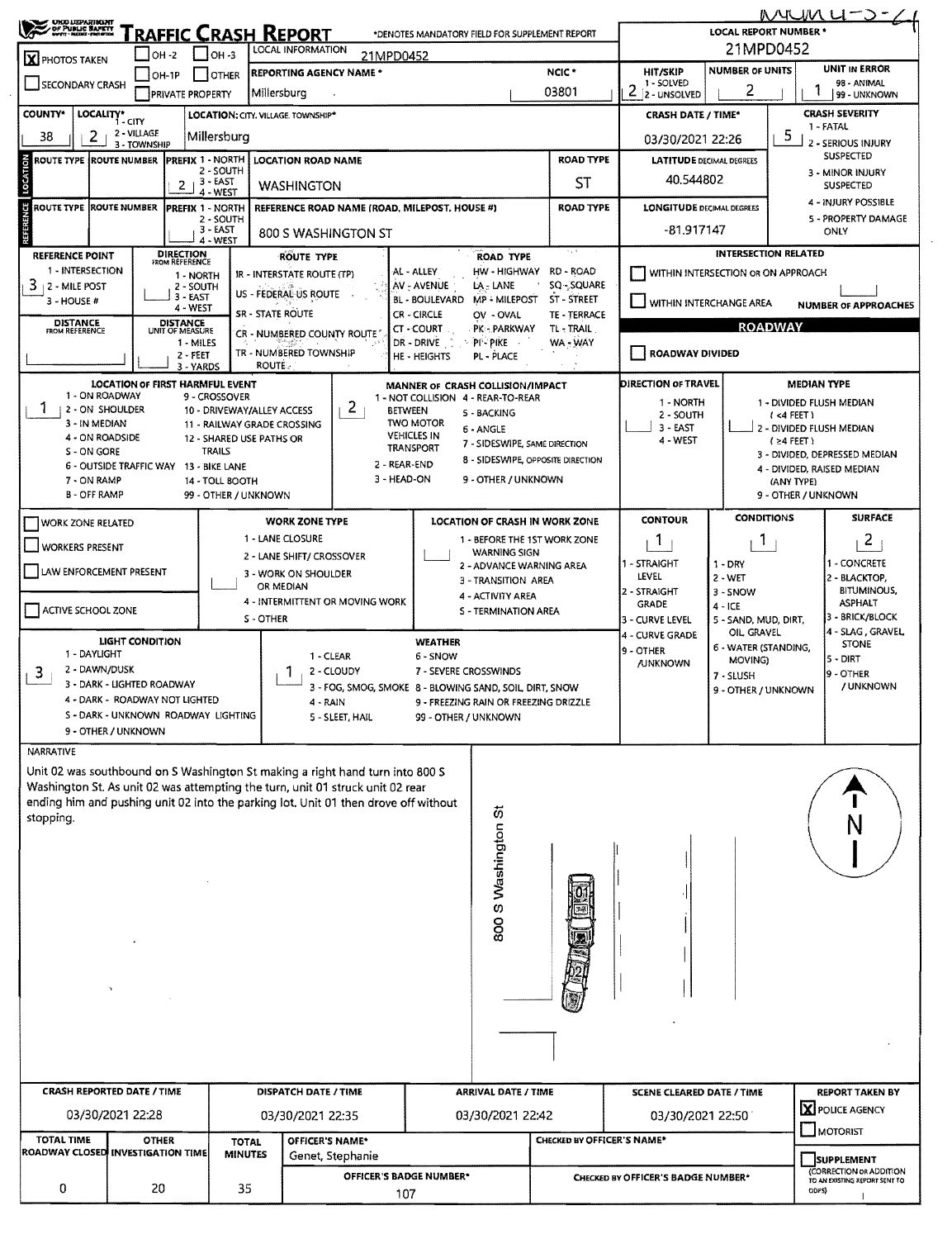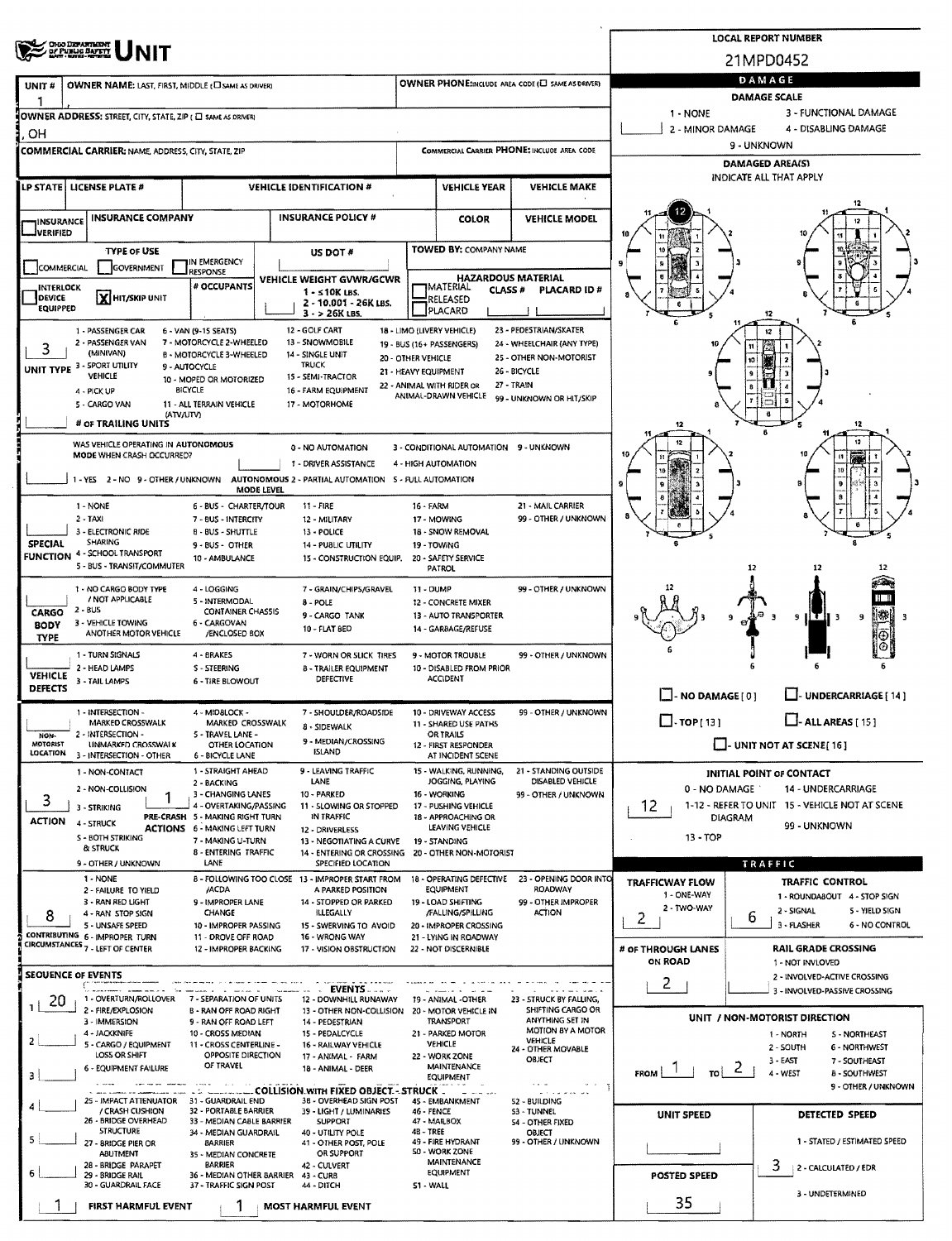|                                                                                                                      | <b>LOCAL REPORT NUMBER</b>                                                     |                                                                               |                                                               |                                                   |                                               |                                                                    |  |  |  |  |
|----------------------------------------------------------------------------------------------------------------------|--------------------------------------------------------------------------------|-------------------------------------------------------------------------------|---------------------------------------------------------------|---------------------------------------------------|-----------------------------------------------|--------------------------------------------------------------------|--|--|--|--|
| OHO DEPARTMENT<br>OF PUBLIC SAFETY                                                                                   |                                                                                |                                                                               |                                                               |                                                   | 21MPD0452                                     |                                                                    |  |  |  |  |
| OWNER NAME: LAST, FIRST, MIDDLE (C) SAME AS DRIVER)<br>UNIT#                                                         |                                                                                |                                                                               |                                                               | OWNER PHONE:INCLUDE AREA CODE (E) SAME AS DRIVER) | DAMAGE                                        |                                                                    |  |  |  |  |
| 2<br>FOSTER, RYAN, P                                                                                                 |                                                                                |                                                                               | 330-521-0241                                                  |                                                   | <b>DAMAGE SCALE</b>                           |                                                                    |  |  |  |  |
| OWNER ADDRESS: STREET, CITY, STATE, ZIP ( C) SAME AS DRIVER!                                                         |                                                                                |                                                                               |                                                               |                                                   | 1 - NONE                                      | 3 - FUNCTIONAL DAMAGE                                              |  |  |  |  |
| 800 S WASHINGTON ST LOT 106, MILLERSBURG, OH, 44654                                                                  |                                                                                |                                                                               |                                                               |                                                   | 2 - MINOR DAMAGE                              | 4 - DISABLING DAMAGE                                               |  |  |  |  |
| <b>COMMERCIAL CARRIER; NAME, ADDRESS, CITY, STATE, ZIP</b>                                                           |                                                                                |                                                                               |                                                               | COMMERCIAL CARRIER PHONE: INCLUDE AREA CODE       | 9 - UNKNOWN<br><b><i></i></b> DAMAGED AREA(S) |                                                                    |  |  |  |  |
|                                                                                                                      |                                                                                |                                                                               |                                                               |                                                   |                                               | INDICATE ALL THAT APPLY                                            |  |  |  |  |
| LP STATE   LICENSE PLATE #                                                                                           | <b>VEHICLE IDENTIFICATION #</b>                                                |                                                                               | <b>VEHICLE YEAR</b>                                           | <b>VEHICLE MAKE</b><br><b>PONTIAC</b>             |                                               |                                                                    |  |  |  |  |
| JJH3784<br>OН<br><b>INSURANCE COMPANY</b>                                                                            | 2G2WP552481128419<br><b>INSURANCE POLICY #</b>                                 |                                                                               | 2008<br><b>COLOR</b>                                          | <b>VEHICLE MODEL</b>                              | 17                                            |                                                                    |  |  |  |  |
| INSURANCE<br><b>X</b> VERIFIED<br>THE GENERAL                                                                        | 1G-OH5511710                                                                   |                                                                               | BLK                                                           | GRAND PRIX                                        |                                               |                                                                    |  |  |  |  |
| <b>TYPE OF USE</b>                                                                                                   | US DOT#                                                                        |                                                                               | TOWED BY: COMPANY NAME                                        |                                                   |                                               |                                                                    |  |  |  |  |
| IN EMERGENCY<br>GOVERNMENT<br>COMMERCIAL<br><b>RESPONSE</b>                                                          |                                                                                |                                                                               |                                                               |                                                   |                                               |                                                                    |  |  |  |  |
| # OCCUPANTS<br><b>INTERLOCK</b>                                                                                      | VEHICLE WEIGHT GVWR/GCWR<br>1 - ≤10K LBS.                                      | <b>HAZARDOUS MATERIAL</b><br><b>IMATERIAL</b><br><b>CLASS#</b><br>PLACARD ID# |                                                               |                                                   |                                               |                                                                    |  |  |  |  |
| <b>DEVICE</b><br><b>HIT/SKIP UNIT</b><br><b>EQUIPPED</b>                                                             | 2 - 10.001 - 26K LBS.<br>$3 - 26K$ LBS.                                        |                                                                               | RELEASED<br>PLACARD                                           |                                                   |                                               |                                                                    |  |  |  |  |
| 1 - PASSENGER CAR<br>6 - VAN (9-1S SEATS)                                                                            | 12 - GOLF CART                                                                 |                                                                               | 18 - LIMO (LIVERY VEHICLE)                                    | 23 - PEDESTRIAN/SKATER                            |                                               |                                                                    |  |  |  |  |
| 2 - PASSENGER VAN<br>7 - MOTORCYCLE 2-WHEELED                                                                        | 13 - SNOWMOBILE                                                                |                                                                               | 19 - BUS (16+ PASSENGERS)                                     | 24 - WHEELCHAIR (ANY TYPE)                        |                                               | $\mathbf{u}$                                                       |  |  |  |  |
| (MINIVAN)<br>8 - MOTORCYCLE 3-WHEELED<br>UNIT TYPE 3 - SPORT UTILITY<br>9 - AUTOCYCLE                                | 14 - SINGLE UNIT<br>20 - OTHER VEHICLE<br><b>TRUCK</b><br>21 - HEAVY EQUIPMENT |                                                                               |                                                               | 2S - OTHER NON-MOTORIST<br>26 - BICYCLE           |                                               |                                                                    |  |  |  |  |
| VEHICLE<br>10 - MOPED OR MOTORIZED                                                                                   | 15 - SEMI-TRACTOR                                                              |                                                                               | 22 - ANIMAL WITH RIDER OR<br>27 - TRAIN                       |                                                   |                                               |                                                                    |  |  |  |  |
| 4 - PICK UP<br>BICYCLE<br>5 - CARGO VAN<br>11 - ALL TERRAIN VEHICLE                                                  | 16 - FARM EQUIPMENT<br>17 - MOTORHOME                                          |                                                                               | ANIMAL-DRAWN VEHICLE                                          | 99 - UNKNOWN OR HIT/SKIP                          |                                               |                                                                    |  |  |  |  |
| (ATV/UTV)<br># OF TRAILING UNITS                                                                                     |                                                                                |                                                                               |                                                               |                                                   | 12                                            | 12                                                                 |  |  |  |  |
| WAS VEHICLE OPERATING IN AUTONOMOUS                                                                                  |                                                                                |                                                                               |                                                               |                                                   |                                               |                                                                    |  |  |  |  |
| MODE WHEN CRASH OCCURRED?<br>0                                                                                       | 0 - NO AUTOMATION<br>1 - DRIVER ASSISTANCE                                     |                                                                               | 3 - CONDITIONAL AUTOMATION 9 - UNKNOWN<br>4 - HIGH AUTOMATION |                                                   |                                               |                                                                    |  |  |  |  |
| ۷<br>1 - YES 2 - NO 9 - OTHER / UNKNOWN AUTONOMOUS 2 - PARTIAL AUTOMATION 5 - FULL AUTOMATION                        |                                                                                |                                                                               |                                                               |                                                   |                                               | 10                                                                 |  |  |  |  |
| MODE LEVEL                                                                                                           |                                                                                |                                                                               |                                                               |                                                   |                                               |                                                                    |  |  |  |  |
| 1 - NONE<br>6 - BUS - CHARTER/TOUR                                                                                   | $11 - FIRE$                                                                    | 16 - FARM                                                                     |                                                               | 21 - MAIL CARRIER                                 |                                               |                                                                    |  |  |  |  |
| $2 - TAX$<br>7 - BUS - INTERCITY<br>3 - ELECTRONIC RIDE<br><b>B-BUS-SHUTTLE</b>                                      | 12 - MILITARY<br>13 - POLICE                                                   | 17 - MOWING                                                                   | 18 - SNOW REMOVAL                                             | 99 - OTHER / UNKNOWN                              |                                               |                                                                    |  |  |  |  |
| SHARING<br><b>SPECIAL</b><br>9 - BUS - OTHER<br><b>FUNCTION 4 - SCHOOL TRANSPORT</b>                                 | <b>14 - PUBLIC UTILITY</b>                                                     | 19 - TOWING                                                                   |                                                               |                                                   |                                               |                                                                    |  |  |  |  |
| 10 - AMBULANCE<br>S - 8US - TRANSIT/COMMUTER                                                                         | 15 - CONSTRUCTION EQUIP.                                                       | PATROL                                                                        | 20 - SAFETY SERVICE                                           |                                                   |                                               | 12                                                                 |  |  |  |  |
| 1 - NO CARGO BODY TYPE<br>4 - LOGGING                                                                                | 7 - GRAIN/CHIPS/GRAVEL                                                         | 11 - DUMP                                                                     |                                                               | 99 - OTHER / UNKNOWN                              |                                               |                                                                    |  |  |  |  |
| 1<br>/ NOT APPLICABLE<br>S - INTERMODAL<br>2 - BUS                                                                   | 8 - POLE                                                                       |                                                                               | 12 - CONCRETE MIXER                                           |                                                   |                                               | a m                                                                |  |  |  |  |
| <b>CONTAINER CHASSIS</b><br><b>CARGO</b><br>3 - VEHICLE TOWING<br>6 - CARGOVAN<br><b>BODY</b>                        | 9 - CARGO TANK                                                                 | 13 - AUTO TRANSPORTER<br>14 - GARBAGE/REFUSE                                  |                                                               |                                                   |                                               | 縣<br>9<br>9<br>з                                                   |  |  |  |  |
| ANOTHER MOTOR VEHICLE<br>/ENCLOSED BOX<br><b>TYPE</b>                                                                | 10 - FLAT BED                                                                  |                                                                               |                                                               |                                                   |                                               | G                                                                  |  |  |  |  |
| 1 - TURN SIGNALS<br>4 - 8RAKES                                                                                       | 7 - WORN OR SLICK TIRES                                                        |                                                                               | 9 - MOTOR TROUBLE                                             | 99 - OTHER / UNKNOWN                              |                                               |                                                                    |  |  |  |  |
| 2 - HEAD LAMPS<br>S - STEERING<br>VEHICLE<br>3 - TAIL LAMPS<br><b>6 - TIRE BLOWOUT</b>                               | <b>B - TRAILER EQUIPMENT</b><br>DEFECTIVE                                      |                                                                               | 10 - DISABLED FROM PRIOR<br><b>ACCIDENT</b>                   |                                                   |                                               |                                                                    |  |  |  |  |
| <b>DEFECTS</b>                                                                                                       |                                                                                |                                                                               |                                                               |                                                   | $\Box$ - NO DAMAGE [ 0 ]                      | UNDERCARRIAGE [ 14 ]                                               |  |  |  |  |
| 1 - INTERSECTION -<br>4 - MIDBLOCK -<br>MARKED CROSSWALK<br>MARKED CROSSWALK                                         | 7 - SHOULDER/ROADSIDE                                                          |                                                                               | 10 - DRIVEWAY ACCESS                                          | 99 - OTHER / UNKNOWN                              | $\Box$ -TOP[13]                               | $\Box$ - ALL AREAS [ 15 ]                                          |  |  |  |  |
| NON-MOTORIST 2 - INTERSECTION -<br>5 - TRAVEL LANE -                                                                 | <b>8 - SIDEWALK</b><br>9 - MEDIAN/CROSSING                                     | 11 - SHARED USE PATHS<br>OR TRAILS                                            |                                                               |                                                   |                                               |                                                                    |  |  |  |  |
| LOCATION<br>UNMARKED CROSSWALK<br>OTHER LOCATION<br>AT IMPACT<br>3 - INTERSECTION - OTHER<br><b>6 - BICYCLE LANE</b> | <b>ISLAND</b>                                                                  |                                                                               | 12 - FIRST RESPONDER<br>AT INCIDENT SCENE                     |                                                   |                                               | $\Box$ UNIT NOT AT SCENE [16]                                      |  |  |  |  |
| 1 - STRAIGHT AHEAD<br>1 - NON-CONTACT                                                                                | 9 - LEAVING TRAFFIC                                                            |                                                                               | 15 - WALKING, RUNNING,                                        | 21 - STANDING OUTSIDE                             |                                               | <b>INITIAL POINT OF CONTACT</b>                                    |  |  |  |  |
| 2 - BACKING<br>2 - NON-COLLISION<br>3 - CHANGING LANES<br>5                                                          | LANE<br>10 - PARKED                                                            | 16 - WORKING                                                                  | JOGGING, PLAYING                                              | <b>DISABLED VEHICLE</b><br>99 - OTHER / UNKNOWN   | 0 - NO DAMAGE                                 | 14 - UNDERCARRIAGE                                                 |  |  |  |  |
| 4<br>4 - OVERTAKING/PASSING<br>3 - STRIKING                                                                          | 11 - SLOWING OR STOPPED<br>IN TRAFFIC                                          |                                                                               | 17 - PUSHING VEHICLE                                          |                                                   | 6                                             | 1-12 - REFER TO UNIT 15 - VEHICLE NOT AT SCENE                     |  |  |  |  |
| PRE-CRASH S - MAKING RIGHT TURN<br><b>ACTION</b><br>4 - STRUCK<br><b>ACTIONS 6 - MAKING LEFT TURN</b>                | 12 - DRIVERLESS                                                                |                                                                               | 18 - APPROACHING OR<br>LEAVING VEHICLE                        |                                                   |                                               | <b>DIAGRAM</b><br>99 - UNKNOWN                                     |  |  |  |  |
| 5 - BOTH STRIKING<br>7 - MAXING U-TURN<br><b>&amp; STRUCK</b><br>8 - ENTERING TRAFFIC                                | 13 - NEGOTIATING A CURVE<br>14 - ENTERING OR CROSSING                          | 19 - STANDING                                                                 | 20 - OTHER NON-MOTORIST                                       |                                                   | 13 - TOP                                      |                                                                    |  |  |  |  |
| 9 - OTHER / UNKNOWN<br>LANE                                                                                          | SPECIFIED LOCATION                                                             |                                                                               |                                                               |                                                   |                                               | TRAFFIC                                                            |  |  |  |  |
| 1 - NONE<br>2 - FAILURE TO YIELD<br>/ACDA                                                                            | 8 - FOLLOWING TOO CLOSE 13 - IMPROPER START FROM<br>A PARKED POSITION          |                                                                               | 18 - OPERATING DEFECTIVE<br><b>EQUIPMENT</b>                  | 23 - OPENING DOOR INTO<br>ROADWAY                 | <b>TRAFFICWAY FLOW</b>                        | <b>TRAFFIC CONTROL</b>                                             |  |  |  |  |
| 3 - RAN RED LIGHT<br>9 - IMPROPER LANE                                                                               | 14 - STOPPED OR PARKED                                                         |                                                                               | 19 - LOAD SHIFTING                                            | 99 - OTHER IMPROPER                               | 1 - ONE-WAY<br>2 - TWO-WAY                    | 1 - ROUNDABOUT 4 - STOP SIGN                                       |  |  |  |  |
| 4 - RAN STOP SIGN<br>CHANGE<br>S - UNSAFE SPEED<br>10 - IMPROPER PASSING                                             | <b>ILLEGALLY</b><br>15 - SWERVING TO AVOID                                     |                                                                               | /FALLING/SPILLING<br>20 - IMPROPER CROSSING                   | ACTION                                            | 2                                             | 2 - SIGNAL<br>S - YIELD SIGN<br>6<br>3 - FLASHER<br>6 - NO CONTROL |  |  |  |  |
| CONTRIBUTING 6 - IMPROPER TURN<br>11 - DROVE OFF ROAD<br>CIRCUMSTANCES 7 - LEFT OF CENTER                            | 16 - WRONG WAY                                                                 |                                                                               | 21 - LYING IN ROADWAY                                         |                                                   |                                               |                                                                    |  |  |  |  |
| 12 - IMPROPER BACKING                                                                                                | 17 - VISION OBSTRUCTION                                                        |                                                                               | 22 - NOT DISCERNIBLE                                          |                                                   | # OF THROUGH LANES<br>ON ROAD                 | <b>RAIL GRADE CROSSING</b><br>1 - NOT INVLOVED                     |  |  |  |  |
| SEOUENCE OF EVENTS                                                                                                   |                                                                                |                                                                               |                                                               |                                                   | $\mathbf{2}$                                  | 2 - INVOLVED-ACTIVE CROSSING                                       |  |  |  |  |
| 1 - OVERTURN/ROLLOVER 7 - SEPARATION OF UNITS<br>Z0                                                                  | $\mathbf{L}$ EVENTS<br>12 - DOWNHILL RUNAWAY                                   |                                                                               | 19 - ANIMAL -OTHER                                            | 23 - STRUCK BY FALLING,                           |                                               | 3 - INVOLVED-PASSIVE CROSSING                                      |  |  |  |  |
| 2 - FIRE/EXPLOSION<br>8 - RAN OFF ROAD RIGHT<br>3 - IMMERSION<br>9 - RAN OFF ROAD LEFT                               | 13 - OTHER NON-COLLISION 20 - MOTOR VEHICLE IN<br>14 - PEDESTRIAN              |                                                                               | <b>TRANSPORT</b>                                              | SHIFTING CARGO OR<br>ANYTHING SET IN              |                                               | UNIT / NON-MOTORIST DIRECTION                                      |  |  |  |  |
| 4 - JACKKNIFE<br>10 - CROSS MEDIAN                                                                                   | <b>1S - PEDALCYCLE</b>                                                         |                                                                               | 21 - PARKED MOTOR                                             | MOTION BY A MOTOR<br>VEHICLE                      |                                               | 1 - NORTH<br>S - NORTHEAST                                         |  |  |  |  |
| 2<br>S - CARGO / EQUIPMENT<br>11 - CROSS CENTERLINE -<br>LOSS OR SHIFT<br>OPPOSITE DIRECTION                         | 16 - RAILWAY VEHICLE<br>17 - ANIMAL - FARM                                     |                                                                               | <b>VEHICLE</b><br>22 - WORK ZONE                              | 24 - OTHER MOVABLE                                |                                               | 2 - SOUTH<br>6 - NORTHWEST                                         |  |  |  |  |
| OF TRAVEL<br><b>6 - EQUIPMENT FAILURE</b><br>з                                                                       | 18 - ANIMAL - DEER                                                             |                                                                               | MAINTENANCE                                                   | OBJECT                                            | <b>FROM</b><br>τoΙ                            | 3 - EAST<br>7 - SOUTHEAST<br>4 - WEST<br>8 - SOUTHWEST             |  |  |  |  |
|                                                                                                                      | <b>COLLISION WITH FIXED OBJECT - STRUCK</b>                                    |                                                                               | <b>EQUIPMENT</b>                                              | $\sim 10^{-12}$                                   |                                               | 9 - OTHER / UNKNOWN                                                |  |  |  |  |
| 25 - IMPACT ATTENUATOR<br>31 - GUARDRAIL END<br>/ CRASH CUSHION<br>32 - PORTABLE BARRIER                             | 38 - OVERHEAD SIGN POST<br>39 - LIGHT / LUMINARIES                             | 46 - FENCE                                                                    | 45 - EMBANKMENT                                               | 52 BUILDING<br>53 - TUNNEL                        |                                               |                                                                    |  |  |  |  |
| 26 - BRIDGE OVERHEAD<br>33 - MEDIAN CABLE BARRIER<br><b>STRUCTURE</b>                                                | <b>SUPPORT</b>                                                                 | 47 - MAILBOX<br>48 - TREE                                                     |                                                               | <b>54 - OTHER FIXED</b>                           | UNIT SPEED                                    | DETECTED SPEED                                                     |  |  |  |  |
| 34 - MEDIAN GUARDRAIL<br>5<br>27 - BRIDGE PIER OR<br>BARRIER                                                         | 40 - UTILITY POLE<br>41 - OTHER POST, POLE                                     |                                                                               | 49 - FIRE HYDRANT                                             | OBJECT<br>99 - OTHER / UNKNOWN                    | 20                                            | 1 - STATED / ESTIMATED SPEED                                       |  |  |  |  |
| <b>ABUTMENT</b><br>3S - MEDIAN CONCRETE<br><b>BARRIER</b><br>28 - BRIDGE PARAPET                                     | OR SUPPORT<br>42 - CULVERT                                                     |                                                                               | SO - WORK ZONE<br>MAINTENANCE                                 |                                                   |                                               | Ŧ<br>2 - CALCULATED / EDR                                          |  |  |  |  |
| 36 - MEDIAN OTHER BARRIER<br>29 - BRIDGE RAIL<br>30 - GUARDRAIL FACE<br>37 - TRAFFIC SIGN POST                       | 43 - CURB<br>44 - DITCH                                                        | 51 - WALL                                                                     | EQUIPMENT                                                     |                                                   | <b>POSTED SPEED</b>                           |                                                                    |  |  |  |  |
|                                                                                                                      |                                                                                |                                                                               |                                                               |                                                   | 35                                            | 3 - UNDETERMINED                                                   |  |  |  |  |
| FIRST HARMFUL EVENT                                                                                                  | <b>MOST HARMFUL EVENT</b>                                                      |                                                                               |                                                               |                                                   |                                               |                                                                    |  |  |  |  |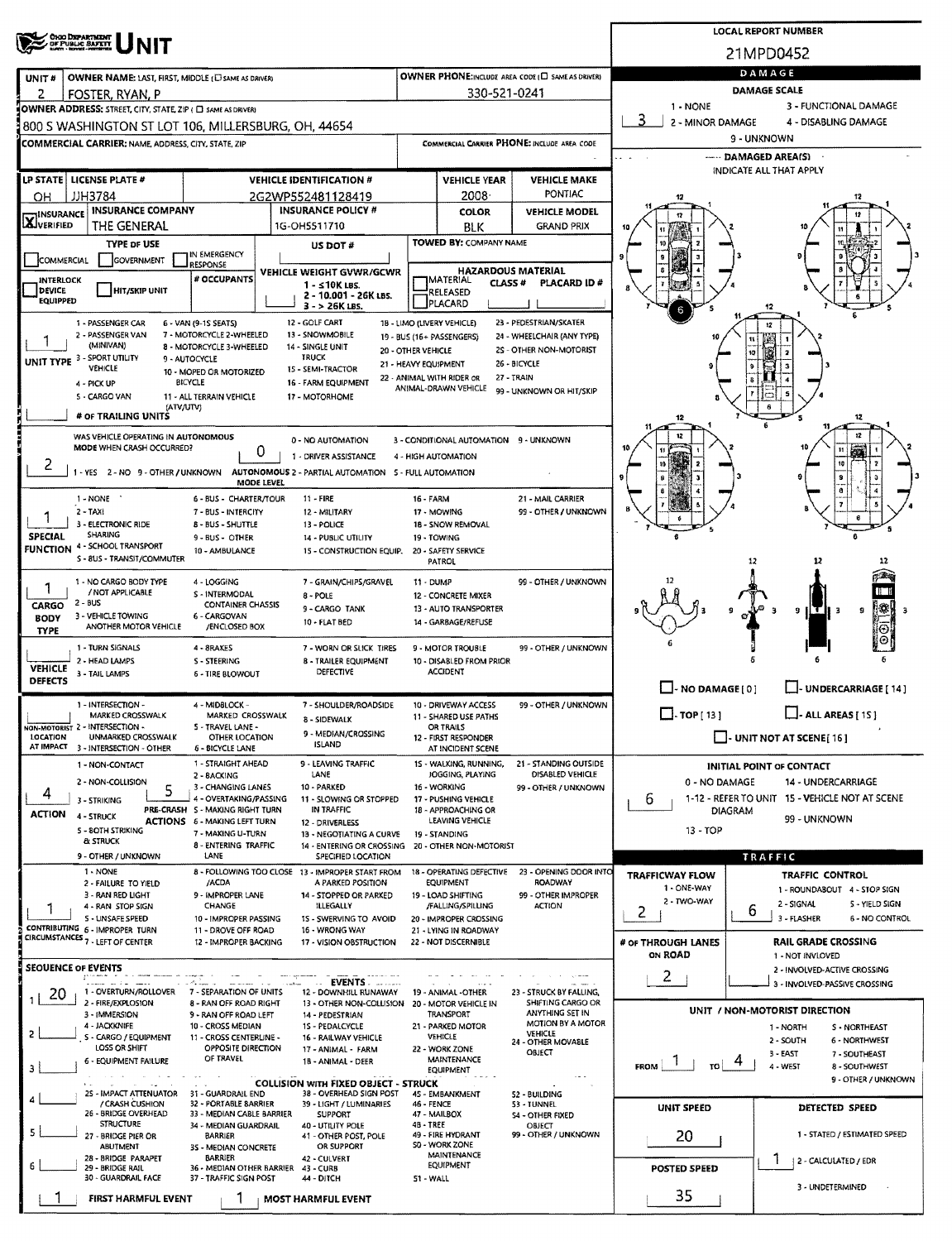| <b>WE DESCRIPT / NON-MOTORIST</b> |                                                                                                                                                                                                                                                                                                                                                                                                                                                                                                                                                                                                                                                                                                                |                                          |                                                                                                              |                                                                                                                                                                                                                                                                                                                                                                                                                                                                                                                                                                                                                                                                                 |                                                                      |                                                                                                                                                                                                                                                                                  |                                                                       |                                                                                                                                                                                                                                                                                                                                                                                                                                                        |                                                                       | <b>LOCAL REPORT NUMBER</b><br>21MPD0452                                                                                                                                                                                                                                                                                                                                                                                                                                                                                                                                                                                                                                             |                                                |                                                 |                                                                                                                                                                                                                                                                                                                                                                                                                                                                                                                                                                                                                                                                                                                                                                  |                        |                                                                                                                                                                                           |                                                                                                                                                                                                                                                                                            |                                                                                        |
|-----------------------------------|----------------------------------------------------------------------------------------------------------------------------------------------------------------------------------------------------------------------------------------------------------------------------------------------------------------------------------------------------------------------------------------------------------------------------------------------------------------------------------------------------------------------------------------------------------------------------------------------------------------------------------------------------------------------------------------------------------------|------------------------------------------|--------------------------------------------------------------------------------------------------------------|---------------------------------------------------------------------------------------------------------------------------------------------------------------------------------------------------------------------------------------------------------------------------------------------------------------------------------------------------------------------------------------------------------------------------------------------------------------------------------------------------------------------------------------------------------------------------------------------------------------------------------------------------------------------------------|----------------------------------------------------------------------|----------------------------------------------------------------------------------------------------------------------------------------------------------------------------------------------------------------------------------------------------------------------------------|-----------------------------------------------------------------------|--------------------------------------------------------------------------------------------------------------------------------------------------------------------------------------------------------------------------------------------------------------------------------------------------------------------------------------------------------------------------------------------------------------------------------------------------------|-----------------------------------------------------------------------|-------------------------------------------------------------------------------------------------------------------------------------------------------------------------------------------------------------------------------------------------------------------------------------------------------------------------------------------------------------------------------------------------------------------------------------------------------------------------------------------------------------------------------------------------------------------------------------------------------------------------------------------------------------------------------------|------------------------------------------------|-------------------------------------------------|------------------------------------------------------------------------------------------------------------------------------------------------------------------------------------------------------------------------------------------------------------------------------------------------------------------------------------------------------------------------------------------------------------------------------------------------------------------------------------------------------------------------------------------------------------------------------------------------------------------------------------------------------------------------------------------------------------------------------------------------------------------|------------------------|-------------------------------------------------------------------------------------------------------------------------------------------------------------------------------------------|--------------------------------------------------------------------------------------------------------------------------------------------------------------------------------------------------------------------------------------------------------------------------------------------|----------------------------------------------------------------------------------------|
|                                   | UNIT #                                                                                                                                                                                                                                                                                                                                                                                                                                                                                                                                                                                                                                                                                                         | NAME: LAST, FIRST, MIDDLE                |                                                                                                              |                                                                                                                                                                                                                                                                                                                                                                                                                                                                                                                                                                                                                                                                                 |                                                                      |                                                                                                                                                                                                                                                                                  |                                                                       |                                                                                                                                                                                                                                                                                                                                                                                                                                                        |                                                                       |                                                                                                                                                                                                                                                                                                                                                                                                                                                                                                                                                                                                                                                                                     |                                                | DATE OF BIRTH                                   |                                                                                                                                                                                                                                                                                                                                                                                                                                                                                                                                                                                                                                                                                                                                                                  |                        |                                                                                                                                                                                           | AGE                                                                                                                                                                                                                                                                                        | <b>GENDER</b>                                                                          |
|                                   | 1                                                                                                                                                                                                                                                                                                                                                                                                                                                                                                                                                                                                                                                                                                              |                                          |                                                                                                              |                                                                                                                                                                                                                                                                                                                                                                                                                                                                                                                                                                                                                                                                                 |                                                                      |                                                                                                                                                                                                                                                                                  |                                                                       |                                                                                                                                                                                                                                                                                                                                                                                                                                                        |                                                                       |                                                                                                                                                                                                                                                                                                                                                                                                                                                                                                                                                                                                                                                                                     |                                                |                                                 |                                                                                                                                                                                                                                                                                                                                                                                                                                                                                                                                                                                                                                                                                                                                                                  |                        |                                                                                                                                                                                           |                                                                                                                                                                                                                                                                                            |                                                                                        |
|                                   | OН                                                                                                                                                                                                                                                                                                                                                                                                                                                                                                                                                                                                                                                                                                             | <b>ADDRESS: STREET, CITY, STATE, ZIP</b> |                                                                                                              |                                                                                                                                                                                                                                                                                                                                                                                                                                                                                                                                                                                                                                                                                 |                                                                      |                                                                                                                                                                                                                                                                                  |                                                                       |                                                                                                                                                                                                                                                                                                                                                                                                                                                        |                                                                       |                                                                                                                                                                                                                                                                                                                                                                                                                                                                                                                                                                                                                                                                                     | <b>CONTACT PHONE - INCLUDE AREA CODE</b>       |                                                 |                                                                                                                                                                                                                                                                                                                                                                                                                                                                                                                                                                                                                                                                                                                                                                  |                        |                                                                                                                                                                                           |                                                                                                                                                                                                                                                                                            |                                                                                        |
| <b>MOTORIST / NON-MOTORIST</b>    | <b>INJURIES</b>                                                                                                                                                                                                                                                                                                                                                                                                                                                                                                                                                                                                                                                                                                | IINJURED<br><b>TAKEN</b><br>BY           |                                                                                                              | <b>EMS AGENCY (NAME)</b>                                                                                                                                                                                                                                                                                                                                                                                                                                                                                                                                                                                                                                                        |                                                                      | <b>SAFETY EQUIPMENT</b><br>INJURED TAKEN TO: MEDICAL FACILITY (NAME, CITY)<br>USED                                                                                                                                                                                               |                                                                       |                                                                                                                                                                                                                                                                                                                                                                                                                                                        | <b>SEATING</b><br>DOT-Compliant<br>POSITION<br><b>MC HELMET</b><br>-1 |                                                                                                                                                                                                                                                                                                                                                                                                                                                                                                                                                                                                                                                                                     |                                                | AIR BAG USAGE<br>EJECTION                       |                                                                                                                                                                                                                                                                                                                                                                                                                                                                                                                                                                                                                                                                                                                                                                  | <b>TRAPPED</b>         |                                                                                                                                                                                           |                                                                                                                                                                                                                                                                                            |                                                                                        |
|                                   |                                                                                                                                                                                                                                                                                                                                                                                                                                                                                                                                                                                                                                                                                                                |                                          |                                                                                                              | OL STATE OPERATOR LICENSE NUMBER                                                                                                                                                                                                                                                                                                                                                                                                                                                                                                                                                                                                                                                |                                                                      | <b>LOCAL</b><br><b>OFFENSE CHARGED</b><br>CODE                                                                                                                                                                                                                                   |                                                                       |                                                                                                                                                                                                                                                                                                                                                                                                                                                        | OFFENSE DESCRIPTION                                                   |                                                                                                                                                                                                                                                                                                                                                                                                                                                                                                                                                                                                                                                                                     |                                                |                                                 |                                                                                                                                                                                                                                                                                                                                                                                                                                                                                                                                                                                                                                                                                                                                                                  | <b>CITATION NUMBER</b> |                                                                                                                                                                                           |                                                                                                                                                                                                                                                                                            |                                                                                        |
|                                   |                                                                                                                                                                                                                                                                                                                                                                                                                                                                                                                                                                                                                                                                                                                |                                          | <b>ENDORSEMENT</b>                                                                                           |                                                                                                                                                                                                                                                                                                                                                                                                                                                                                                                                                                                                                                                                                 |                                                                      |                                                                                                                                                                                                                                                                                  |                                                                       |                                                                                                                                                                                                                                                                                                                                                                                                                                                        |                                                                       |                                                                                                                                                                                                                                                                                                                                                                                                                                                                                                                                                                                                                                                                                     | <b>ALCOHOL TEST</b>                            |                                                 |                                                                                                                                                                                                                                                                                                                                                                                                                                                                                                                                                                                                                                                                                                                                                                  |                        | <b>DRUG TEST(S)</b>                                                                                                                                                                       |                                                                                                                                                                                                                                                                                            |                                                                                        |
|                                   | OL CLASS                                                                                                                                                                                                                                                                                                                                                                                                                                                                                                                                                                                                                                                                                                       |                                          | <b>RESTRICTION SELECT UP TO 3</b><br>BY                                                                      |                                                                                                                                                                                                                                                                                                                                                                                                                                                                                                                                                                                                                                                                                 |                                                                      | ALCOHOL / DRUG SUSPECTED<br><b>DRIVER</b><br><b>DISTRACTED</b><br>ALCOHOL<br>MARIJUANA<br><b>OTHER DRUG</b>                                                                                                                                                                      |                                                                       | <b>CONDITION</b>                                                                                                                                                                                                                                                                                                                                                                                                                                       | <b>STATUS</b>                                                         | <b>TYPE</b>                                                                                                                                                                                                                                                                                                                                                                                                                                                                                                                                                                                                                                                                         | VALUE                                          | <b>STATUS</b>                                   | <b>TYPE</b>                                                                                                                                                                                                                                                                                                                                                                                                                                                                                                                                                                                                                                                                                                                                                      |                        | RESULTS SELECT UP TO 4                                                                                                                                                                    |                                                                                                                                                                                                                                                                                            |                                                                                        |
|                                   | UNIT #                                                                                                                                                                                                                                                                                                                                                                                                                                                                                                                                                                                                                                                                                                         |                                          |                                                                                                              | NAME: LAST, FIRST, MIDDLE                                                                                                                                                                                                                                                                                                                                                                                                                                                                                                                                                                                                                                                       |                                                                      |                                                                                                                                                                                                                                                                                  |                                                                       |                                                                                                                                                                                                                                                                                                                                                                                                                                                        |                                                                       |                                                                                                                                                                                                                                                                                                                                                                                                                                                                                                                                                                                                                                                                                     |                                                | DATE OF BIRTH                                   |                                                                                                                                                                                                                                                                                                                                                                                                                                                                                                                                                                                                                                                                                                                                                                  |                        | AGE                                                                                                                                                                                       | <b>GENDER</b>                                                                                                                                                                                                                                                                              |                                                                                        |
|                                   | 2                                                                                                                                                                                                                                                                                                                                                                                                                                                                                                                                                                                                                                                                                                              |                                          |                                                                                                              | FOSTER, RYAN, P                                                                                                                                                                                                                                                                                                                                                                                                                                                                                                                                                                                                                                                                 |                                                                      |                                                                                                                                                                                                                                                                                  |                                                                       |                                                                                                                                                                                                                                                                                                                                                                                                                                                        |                                                                       |                                                                                                                                                                                                                                                                                                                                                                                                                                                                                                                                                                                                                                                                                     |                                                | 10/13/1987                                      |                                                                                                                                                                                                                                                                                                                                                                                                                                                                                                                                                                                                                                                                                                                                                                  |                        |                                                                                                                                                                                           | 33                                                                                                                                                                                                                                                                                         | м                                                                                      |
|                                   | <b>ADDRESS: STREET, CITY, STATE, ZIP</b>                                                                                                                                                                                                                                                                                                                                                                                                                                                                                                                                                                                                                                                                       |                                          |                                                                                                              |                                                                                                                                                                                                                                                                                                                                                                                                                                                                                                                                                                                                                                                                                 |                                                                      |                                                                                                                                                                                                                                                                                  |                                                                       |                                                                                                                                                                                                                                                                                                                                                                                                                                                        |                                                                       |                                                                                                                                                                                                                                                                                                                                                                                                                                                                                                                                                                                                                                                                                     |                                                |                                                 | <b>CONTACT PHONE - INCLUDE AREA CODE</b>                                                                                                                                                                                                                                                                                                                                                                                                                                                                                                                                                                                                                                                                                                                         |                        |                                                                                                                                                                                           |                                                                                                                                                                                                                                                                                            |                                                                                        |
|                                   |                                                                                                                                                                                                                                                                                                                                                                                                                                                                                                                                                                                                                                                                                                                |                                          |                                                                                                              | 800 S WASHINGTON ST LOT 106, MILLERSBURG, OH, 44654                                                                                                                                                                                                                                                                                                                                                                                                                                                                                                                                                                                                                             |                                                                      |                                                                                                                                                                                                                                                                                  |                                                                       |                                                                                                                                                                                                                                                                                                                                                                                                                                                        |                                                                       |                                                                                                                                                                                                                                                                                                                                                                                                                                                                                                                                                                                                                                                                                     |                                                | 330-521-0241                                    |                                                                                                                                                                                                                                                                                                                                                                                                                                                                                                                                                                                                                                                                                                                                                                  |                        |                                                                                                                                                                                           |                                                                                                                                                                                                                                                                                            |                                                                                        |
| <b>IOTORIST / NON-MOTORIST</b>    | INJURIES INJURED<br>5                                                                                                                                                                                                                                                                                                                                                                                                                                                                                                                                                                                                                                                                                          | <b>TAKEN</b><br>BY<br>$+1$               |                                                                                                              | <b>EMS AGENCY (NAME)</b>                                                                                                                                                                                                                                                                                                                                                                                                                                                                                                                                                                                                                                                        |                                                                      |                                                                                                                                                                                                                                                                                  |                                                                       | <b>INJURED TAKEN TO: MEDICAL FACILITY (NAME, CITY)</b>                                                                                                                                                                                                                                                                                                                                                                                                 |                                                                       | <b>SAFETY EQUIPMENT</b><br>USED<br>4                                                                                                                                                                                                                                                                                                                                                                                                                                                                                                                                                                                                                                                |                                                | <b>IDOT-COMPLIANT</b><br><sup>I</sup> MC HELMET | <b>SEATING</b><br><b>POSITION</b><br>1                                                                                                                                                                                                                                                                                                                                                                                                                                                                                                                                                                                                                                                                                                                           |                        | AIR BAG USAGE EJECTION<br>1<br>1                                                                                                                                                          |                                                                                                                                                                                                                                                                                            | <b>TRAPPED</b><br>1                                                                    |
|                                   |                                                                                                                                                                                                                                                                                                                                                                                                                                                                                                                                                                                                                                                                                                                |                                          |                                                                                                              | OL STATE OPERATOR LICENSE NUMBER                                                                                                                                                                                                                                                                                                                                                                                                                                                                                                                                                                                                                                                |                                                                      |                                                                                                                                                                                                                                                                                  | <b>OFFENSE CHARGED</b>                                                |                                                                                                                                                                                                                                                                                                                                                                                                                                                        | LOCAL<br><b>CODE</b>                                                  | OFFENSE DESCRIPTION                                                                                                                                                                                                                                                                                                                                                                                                                                                                                                                                                                                                                                                                 |                                                |                                                 |                                                                                                                                                                                                                                                                                                                                                                                                                                                                                                                                                                                                                                                                                                                                                                  |                        | <b>CITATION NUMBER</b>                                                                                                                                                                    |                                                                                                                                                                                                                                                                                            |                                                                                        |
|                                   | OН                                                                                                                                                                                                                                                                                                                                                                                                                                                                                                                                                                                                                                                                                                             | SR260205                                 |                                                                                                              |                                                                                                                                                                                                                                                                                                                                                                                                                                                                                                                                                                                                                                                                                 |                                                                      |                                                                                                                                                                                                                                                                                  |                                                                       |                                                                                                                                                                                                                                                                                                                                                                                                                                                        |                                                                       |                                                                                                                                                                                                                                                                                                                                                                                                                                                                                                                                                                                                                                                                                     |                                                |                                                 |                                                                                                                                                                                                                                                                                                                                                                                                                                                                                                                                                                                                                                                                                                                                                                  |                        |                                                                                                                                                                                           |                                                                                                                                                                                                                                                                                            |                                                                                        |
|                                   | OL CLASS                                                                                                                                                                                                                                                                                                                                                                                                                                                                                                                                                                                                                                                                                                       |                                          | <b>ENDORSEMENT</b>                                                                                           | <b>RESTRICTION SELECT UP TO 3</b>                                                                                                                                                                                                                                                                                                                                                                                                                                                                                                                                                                                                                                               | <b>DRIVER</b>                                                        | ALCOHOL / DRUG SUSPECTED<br><b>DISTRACTED</b><br><b>ALCOHOL</b><br>MARIJUANA                                                                                                                                                                                                     |                                                                       |                                                                                                                                                                                                                                                                                                                                                                                                                                                        | <b>CONDITION</b>                                                      | <b>STATUS</b>                                                                                                                                                                                                                                                                                                                                                                                                                                                                                                                                                                                                                                                                       | <b>TYPE</b>                                    | <b>ALCOHOL TEST</b><br>VALUE                    | <b>STATUS</b>                                                                                                                                                                                                                                                                                                                                                                                                                                                                                                                                                                                                                                                                                                                                                    | TYPE                   | <b>DRUG TEST(S)</b>                                                                                                                                                                       | RESULTS SELECT UP TO 4                                                                                                                                                                                                                                                                     |                                                                                        |
|                                   | 4                                                                                                                                                                                                                                                                                                                                                                                                                                                                                                                                                                                                                                                                                                              | $18Y_1$<br>з                             |                                                                                                              |                                                                                                                                                                                                                                                                                                                                                                                                                                                                                                                                                                                                                                                                                 |                                                                      | OTHER DRUG                                                                                                                                                                                                                                                                       |                                                                       |                                                                                                                                                                                                                                                                                                                                                                                                                                                        | 1                                                                     | 1                                                                                                                                                                                                                                                                                                                                                                                                                                                                                                                                                                                                                                                                                   | 1                                              |                                                 |                                                                                                                                                                                                                                                                                                                                                                                                                                                                                                                                                                                                                                                                                                                                                                  | 1<br>1                 |                                                                                                                                                                                           |                                                                                                                                                                                                                                                                                            |                                                                                        |
|                                   | UNIT #                                                                                                                                                                                                                                                                                                                                                                                                                                                                                                                                                                                                                                                                                                         |                                          |                                                                                                              | NAME: LAST, FIRST, MIDDLE                                                                                                                                                                                                                                                                                                                                                                                                                                                                                                                                                                                                                                                       |                                                                      |                                                                                                                                                                                                                                                                                  |                                                                       |                                                                                                                                                                                                                                                                                                                                                                                                                                                        |                                                                       |                                                                                                                                                                                                                                                                                                                                                                                                                                                                                                                                                                                                                                                                                     |                                                |                                                 | DATE OF BIRTH                                                                                                                                                                                                                                                                                                                                                                                                                                                                                                                                                                                                                                                                                                                                                    |                        |                                                                                                                                                                                           | AGE                                                                                                                                                                                                                                                                                        | <b>GENDER</b>                                                                          |
|                                   | <b>ADDRESS: STREET, CITY, STATE, ZIP</b>                                                                                                                                                                                                                                                                                                                                                                                                                                                                                                                                                                                                                                                                       |                                          |                                                                                                              |                                                                                                                                                                                                                                                                                                                                                                                                                                                                                                                                                                                                                                                                                 |                                                                      |                                                                                                                                                                                                                                                                                  |                                                                       |                                                                                                                                                                                                                                                                                                                                                                                                                                                        |                                                                       |                                                                                                                                                                                                                                                                                                                                                                                                                                                                                                                                                                                                                                                                                     | <b>CONTACT PHONE - INCLUDE AREA CODE</b>       |                                                 |                                                                                                                                                                                                                                                                                                                                                                                                                                                                                                                                                                                                                                                                                                                                                                  |                        |                                                                                                                                                                                           |                                                                                                                                                                                                                                                                                            |                                                                                        |
|                                   |                                                                                                                                                                                                                                                                                                                                                                                                                                                                                                                                                                                                                                                                                                                |                                          |                                                                                                              |                                                                                                                                                                                                                                                                                                                                                                                                                                                                                                                                                                                                                                                                                 |                                                                      |                                                                                                                                                                                                                                                                                  |                                                                       |                                                                                                                                                                                                                                                                                                                                                                                                                                                        |                                                                       |                                                                                                                                                                                                                                                                                                                                                                                                                                                                                                                                                                                                                                                                                     |                                                |                                                 |                                                                                                                                                                                                                                                                                                                                                                                                                                                                                                                                                                                                                                                                                                                                                                  |                        |                                                                                                                                                                                           |                                                                                                                                                                                                                                                                                            |                                                                                        |
|                                   | <b>INJURIES</b>                                                                                                                                                                                                                                                                                                                                                                                                                                                                                                                                                                                                                                                                                                | <b>TAKEN</b><br>BY                       | <b>INJURED</b><br>INJURED TAKEN TO: MEDICAL FACILITY (NAME, CITY)<br><b>EMS AGENCY (NAME)</b><br><b>USED</b> |                                                                                                                                                                                                                                                                                                                                                                                                                                                                                                                                                                                                                                                                                 |                                                                      |                                                                                                                                                                                                                                                                                  |                                                                       |                                                                                                                                                                                                                                                                                                                                                                                                                                                        | SAFETY EQUIPMENT                                                      |                                                                                                                                                                                                                                                                                                                                                                                                                                                                                                                                                                                                                                                                                     | <b>DOT-COMPLIANT</b><br><sup>J</sup> MC HELMET | <b>SEATING</b><br><b>POSITION</b>               |                                                                                                                                                                                                                                                                                                                                                                                                                                                                                                                                                                                                                                                                                                                                                                  | AIR BAG USAGE          | <b>EJECTION</b>                                                                                                                                                                           | <b>TRAPPED</b>                                                                                                                                                                                                                                                                             |                                                                                        |
| MOTORIST / NON-MOTORIST           |                                                                                                                                                                                                                                                                                                                                                                                                                                                                                                                                                                                                                                                                                                                |                                          | OL STATE OPERATOR LICENSE NUMBER                                                                             |                                                                                                                                                                                                                                                                                                                                                                                                                                                                                                                                                                                                                                                                                 |                                                                      |                                                                                                                                                                                                                                                                                  | LOCAL<br>OFFENSE DESCRIPTION<br><b>OFFENSE CHARGED</b><br><b>CODE</b> |                                                                                                                                                                                                                                                                                                                                                                                                                                                        |                                                                       |                                                                                                                                                                                                                                                                                                                                                                                                                                                                                                                                                                                                                                                                                     |                                                |                                                 |                                                                                                                                                                                                                                                                                                                                                                                                                                                                                                                                                                                                                                                                                                                                                                  | <b>CITATION NUMBER</b> |                                                                                                                                                                                           |                                                                                                                                                                                                                                                                                            |                                                                                        |
|                                   | OL CLASS                                                                                                                                                                                                                                                                                                                                                                                                                                                                                                                                                                                                                                                                                                       |                                          | <b>ENDORSEMENT</b>                                                                                           | <b>RESTRICTION SELECT UP TO 3</b>                                                                                                                                                                                                                                                                                                                                                                                                                                                                                                                                                                                                                                               | <b>DRIVER</b><br>BY                                                  |                                                                                                                                                                                                                                                                                  | OTHER DRUG                                                            | ALCOHOL / DRUG SUSPECTED<br><b>DISTRACTED</b> ALCOHOL MARIJUANA                                                                                                                                                                                                                                                                                                                                                                                        |                                                                       | <b>CONDITION</b>                                                                                                                                                                                                                                                                                                                                                                                                                                                                                                                                                                                                                                                                    |                                                | <b>ALCOHOL TEST</b>                             | STATUS TYPE VALUE                                                                                                                                                                                                                                                                                                                                                                                                                                                                                                                                                                                                                                                                                                                                                |                        |                                                                                                                                                                                           | <b>DRUG TEST(S)</b>                                                                                                                                                                                                                                                                        | STATUS TYPE RESULTS SELECT UP TO 4                                                     |
|                                   |                                                                                                                                                                                                                                                                                                                                                                                                                                                                                                                                                                                                                                                                                                                | <b>INJURIES</b>                          |                                                                                                              | <b>SEATING POSITION</b>                                                                                                                                                                                                                                                                                                                                                                                                                                                                                                                                                                                                                                                         |                                                                      | AIR BAG                                                                                                                                                                                                                                                                          |                                                                       | <b>OL CLASS</b>                                                                                                                                                                                                                                                                                                                                                                                                                                        |                                                                       | OL RESTRICTION(S)                                                                                                                                                                                                                                                                                                                                                                                                                                                                                                                                                                                                                                                                   |                                                |                                                 | <b>DRIVER DISTRACTION</b>                                                                                                                                                                                                                                                                                                                                                                                                                                                                                                                                                                                                                                                                                                                                        |                        |                                                                                                                                                                                           | <b>TEST STATUS</b>                                                                                                                                                                                                                                                                         |                                                                                        |
| 4                                 | <b>1-FATAL ANDERS</b><br>2 - SÚSPECTED SERIOUS<br>INJURY<br>3 - SUSPECTED MINOR<br><b>INJURY</b><br>4 - POSSIBLE INJURY-<br>5 - NO APPARENT INJURY<br><b>INJURIES TAKEN BY</b><br><b>IF A NOT TRANSPORTED</b><br><b>TREATED AT SCENE</b><br>$2 - EMS$<br>3 - POLICE<br>9 - OTHER / UNKNOWN<br><b>SAFETY EQUIPMENT</b><br>પૈકન NONE USED, પહેલારે<br>2 - SHOULDER BELT ONLY<br><b>USED</b><br>- LAP BELT ONLY USED:<br>- SHOULDER & LAP BELT<br>USED ·<br>CHILD RESTRAINT SYSTEM<br>- FORWARD FACING<br>6 - CHILD RESTRAINT SYSTEM<br>- REAR FACING<br>7 - BOOSTER SEAT.<br>8 - HELMET USED<br>19 - PROTECTIVE PADS USED<br>(ELBOWS, KNEES, ETC) **<br>10 - REFLECTIVE CLOTHING "<br>11 - LIGHTING - PEDESTRIAN | 1 Martin S                               |                                                                                                              | ※"《桃传 NOT DEPLOYED<br>1 - FRONT - LEFT SIDE<br>(MOTORCYCLE DRIVER).<br>2 - Front <sup>3</sup> Middle<br>3 - FRONT - RIGHT SIDE<br>4 - SECOND - LEFT SIDE<br>(MOTORCYCLE PASSENGER)<br>S - SECOND - MIDDLE<br>6 - SECOND - RIGHT SIDE<br>7 - THIRD - LEFT SIDE<br>(MOTORCYCLE SIDE CAR)<br>8 - THIRD - MIDDLE<br>9 - THIRD - RIGHT SIDE<br>10 - SLEEPER SECTION<br>OF TRUCK CAB<br>PASSENGER IN<br>OTHER ENCLOSED CARGO<br>AREA (NON-TRAILING UNIT,<br>BUS, PICK-UP WITH CAP)<br>2 - PASSENGER IN<br>UNENCLOSED CARGO AREA : 3 - FREED BY<br>13 - TRAILING UNIT<br>14 - RIDING ON VEHICLE<br><b>EXTERIOR</b><br>(NON-TRAILING UNIT)<br>15 - NON-MOTORIST<br>99 - OTHER / UNKNOWN | <b>FRONT/SIDE</b><br><b>1. NOT EJECTED</b><br><b>1.5 NOT TRAPPED</b> | 2 - DEPLOYED FRONT<br>3 - DEPLOYED SIDE<br>4 DEPLOYED BOTH<br>5 - NOT APPLICABLE <sup>.</sup><br>9 - DEPLOYMENT UNKNOWN<br><b>EJECTION</b><br>2 - PARTIALLY EJECTED<br>3 - TOTALLY EJECTED<br>4 - NOT APPLICABLE<br><b>TRAPPED</b><br>2-EXTRICATED BY<br><b>MECHANICAL MEANS</b> | 余改士<br>NON-MECHANICAL MEANS                                           | 1 - CLASS A<br>[2 - CLASS B<br>3 - CLASS C'<br>4 - REGULAR CLASS<br>(OHIO = D)<br>5 - M/C MOPED ONLY.<br>6 - NO VALID'OL <sup>3</sup><br><b>OL ENDORSEMENT</b><br>H - HAZMAT<br>M - MOTORCYCLE<br>P - PASSENGER<br>N - TANKER<br>Q - MOTOR SCOOTER<br>r - Three-Wheel<br><b>MOTORCYCLE:</b><br>S - SCHOOL BUS<br><b>T-DOUBLE &amp; TRIPLE</b><br>TRAILERS;<br>X - TANKER / HAZMAT.<br><b>GENDER</b><br>$F$ - FEMALE<br>M - MALE<br>U - OTHER / UNKNOWN |                                                                       | 1 - ALCOHOL INTERLOCK.<br><b>DEVICE</b> SAN ST<br>2 - CDL INTRASTATE ONLY<br>- CORRECTIVE LENSES<br>4 - FARM WAIVER<br>S - EXCEPT CLASS A BUS<br>6 - EXCEPT CLASS A<br>& CLASS B BUS-<br><b>EXCEPT:TRACTOR-TRAILER</b><br><b>8 - INTERMEDIATE LICENSE</b><br><b>RESTRICTIONS</b><br>9 - LEARNER'S PERMIT<br><b>RESTRICTIONS</b><br>10 - LIMITED TO DAYLIGHT<br><b>ONLY</b><br>11 - LIMITED TO EMPLOYMENT<br>(12 - LIMITED - OTHER<br>13 - MECHANICAL DEVICES<br>(SPECIAL BRAKES, HAND<br>CONTROLS, OR OTHER<br><b>ADAPTIVE DEVICES)</b><br>14 - MILITARY VEHICLES ONLY'<br>15 - MOTOR VEHICLES<br>WITHOUT AIR BRAKES<br>16 - OUTSIDE MIRROR<br>17 - PROSTHETIC AID<br>(18 - OTHER ) |                                                | i3.<br>з<br>19                                  | <b>TANOT DISTRACTED</b><br>2 - MANUALLY OPERATING AN<br><b>ELECTRONIC</b><br>COMMUNICATION DEVICE<br>(TEXTING, TYPING,<br><b>DIALING</b><br>- TALKING ON HANDS-FREE<br>COMMUNICATION DEVICE<br>TALKING ON HAND-HELD<br><b>COMMUNICATION DEVICE</b><br>5 - OTHER ACTIVITY WITH AN<br>ELECTRONIC DEVICE<br><b>6 - PASSENGER</b><br>7 - OTHER DISTRACTION:<br>INSIDE THE VEHICLE<br><b>38 - OTHER DISTRACTION</b><br>OUTSIDE THE VEHICLE<br><b>9 - OTHER / UNKNOWN</b><br><b>CONDITION</b><br>1~APPARENTLY: NORMAL<br>2 - PHYSICAL IMPAIRMENT<br>- EMOTIONAL (E.G.,<br>DEPRESSED, ANGRY,<br>DISTURBED)<br>4 - ILLNESS<br>5: - FELL ASLEEP, FAINTED.<br>FATIGUED, ETC.<br>6 - UNDER THE INFLUENCE OF<br>MEDICATIONS / DRUGS /<br><b>ALCOHOL</b><br>- OTHER / UNKNOWN | * f                    | <b>1-1 - NONE GIVEN</b><br>4 - TEST GIVEN,<br>1 - NONE<br>2 - BLOOD<br>3 - URINE<br>4 - BREATH<br>5 - OTHER<br>1 - NONE<br>2 - BLOOD<br>3 - URINE<br>4 - OTHER<br>5-COCAINE<br>[7 - OTHER | 2 - TEST REFUSED<br>3 - TEST GIVEN:<br>/ UNUSABLE<br>RESULTS KNOWN<br><b>5 - TEST GIVEN, LAP</b><br><b>RESULTS UNKNOWN</b><br><b>DRUG TEST TYPE</b><br>1 - AMPHETAMINES<br>2 - BARBITURATES.<br>3 - BENZODIAZEPINES .<br>4 - CANNABINOIDS<br>6 - OPIATES / OPIOIDS<br>8 - NEGATIVE RESULTS | CONTAMINATED SAMPLE<br><b>ALCOHOL TEST TYPE</b><br><b>DRUG TEST RESULT(S)</b><br>Tehne |